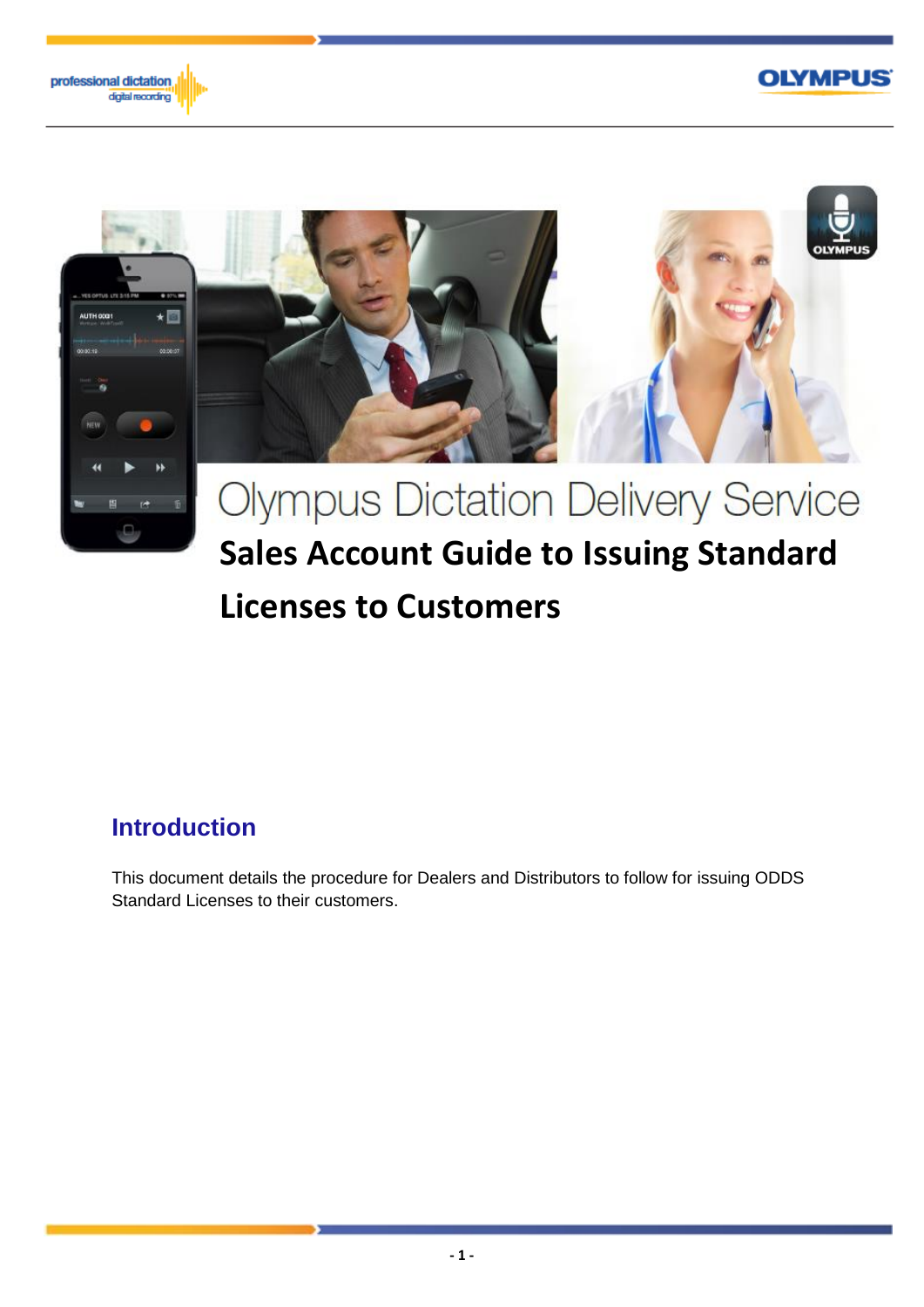



## **Receiving your Customer's License Order**

In order to issue licenses to your customer, they must first place an order for the licenses through the Olympus Dictation Portal.

When your Customer places an order you will receive the email notification [M-100];



### **Issuing the Customer's License**

Once your customer's purchase order has been received and processed, and the customer invoiced for their licenses, you can log into the Olympus Dictation Portal [\(https://www.dictation-portal.com/\)](https://www.dictation-portal.com/) using your account details and issue the customer their requested licenses.

In the Account List view, the customer which has ordered the licenses will be visible in Red text. The number of licenses requested will also be visible next to your Account Name.

|                               | <b>Account List</b>           |               |                  |                      |                                          |         |                |  |                              |
|-------------------------------|-------------------------------|---------------|------------------|----------------------|------------------------------------------|---------|----------------|--|------------------------------|
| <b>View</b>                   | <b>Add Customer</b><br>Edit   | <b>Delete</b> | $\ddot{}$<br>٠   |                      | <b>Issue License</b>                     | Enable  | <b>Disable</b> |  |                              |
|                               | OIAS Dealer 3(10) request (5) |               |                  |                      |                                          |         |                |  |                              |
| Search<br>Date Range          |                               |               |                  |                      |                                          |         |                |  |                              |
|                               |                               |               |                  | <b>Status</b><br>All | $\overline{\phantom{a}}$                 | Keyword |                |  | $\mathbf{Q} \mathbf{\Omega}$ |
|                               | Account                       | <b>Type</b>   | Created          |                      | <b>Standard Promotion Status History</b> |         |                |  |                              |
| $\overline{\phantom{a}}$<br>- | <b>OIAS Dealer 3</b>          | <b>Dealer</b> | 1/10/2013 10     |                      | ----                                     | Enable  | ⋟              |  |                              |
|                               | <b>OIAS Customer 5</b>        | Customer      | $1/10/2013$ ---- |                      | ----                                     | Enable  | ⋗              |  |                              |

Select the customer by checking the box next to the Customer Account Name.

|  |                   | Account                                         | Type          |              | Created Standard Promotion Status History |        |  |
|--|-------------------|-------------------------------------------------|---------------|--------------|-------------------------------------------|--------|--|
|  |                   | <b>OIAS Dealer 3</b>                            | <b>Dealer</b> | 1/10/2013 10 | ----                                      | Enable |  |
|  |                   | OIAS Customer 5   Customer   1/10/2013   ----   |               |              |                                           | Enable |  |
|  | <b>ASSESSMENT</b> | 7   OIAS Customer 6   Customer   1/10/2013 ---- |               |              | ----                                      | Enable |  |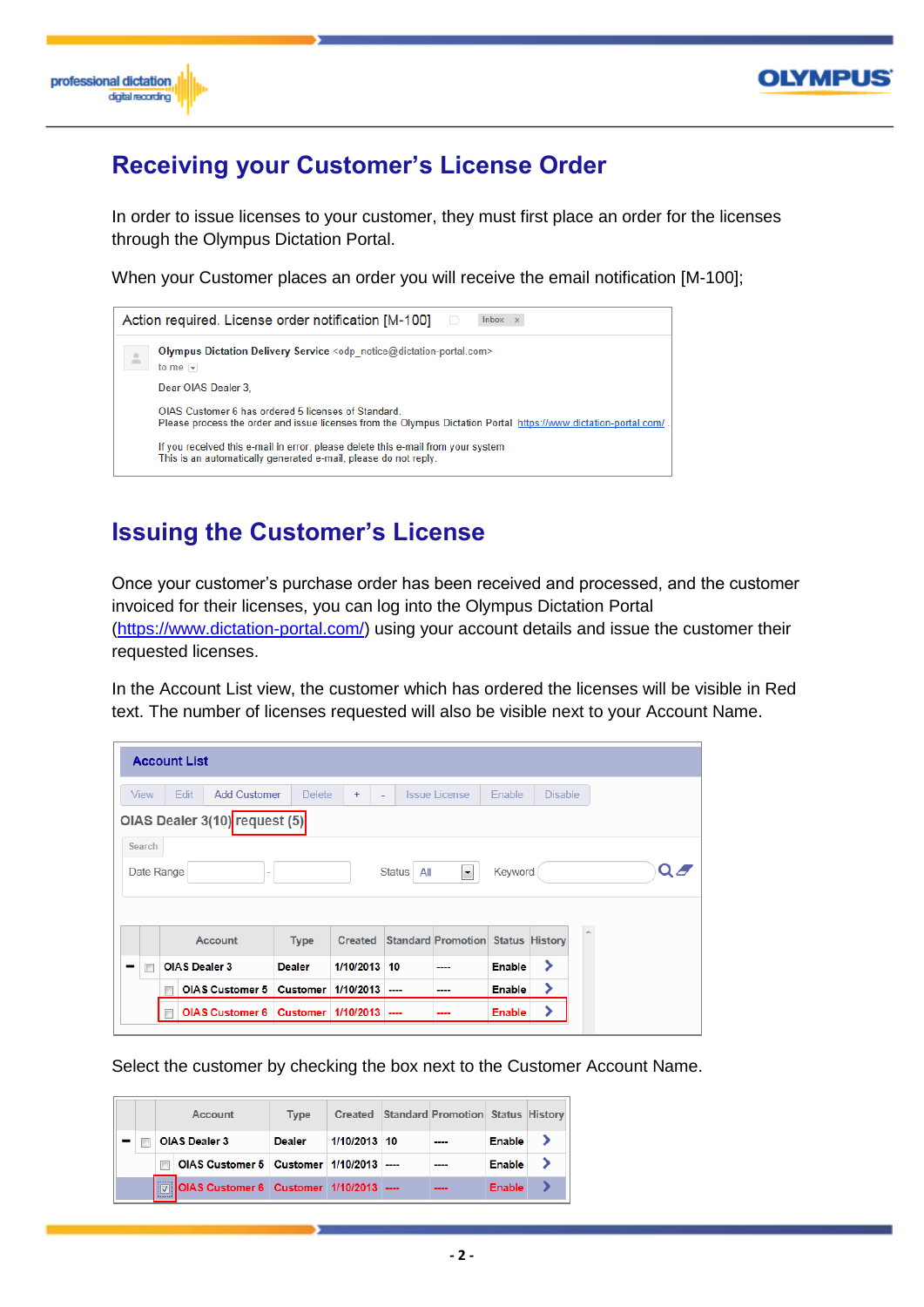

Press the [Issue License] button under the Account List Menu.

| View | Edit | <b>Add Customer</b> | Delete | ۰ | <b>Issue License</b> | $E$ nable | <b>Disable</b> |
|------|------|---------------------|--------|---|----------------------|-----------|----------------|
|      |      |                     |        |   |                      |           |                |

The Issue License window will be displayed confirming the number of Standard Licenses to be issued to the customer. In the [PO Number:] field, enter in a desired reference number for the license issue. (For example, this may be the purchase order or invoice number for the customer's ODDS License purchase.) Press the [OK] Button to confirm the issue of licenses.

| <b>Issue License</b> | ×                              |
|----------------------|--------------------------------|
| TO OIAS Customer 6   |                                |
| License:             | Standard<br>۰                  |
| Number of Licenses:  |                                |
| Period:              | 1 year<br>$\blacktriangledown$ |
| PO Number:           | PO 1837                        |
|                      |                                |
|                      | Cancel<br>OK                   |

The below confirmation window will be displayed. Press the [OK] Button to complete the issuing of the licenses.

| <b>Issue License</b>                             | ×             |
|--------------------------------------------------|---------------|
| License will be issued. Do you want to continue? |               |
|                                                  | OK.<br>Cancel |